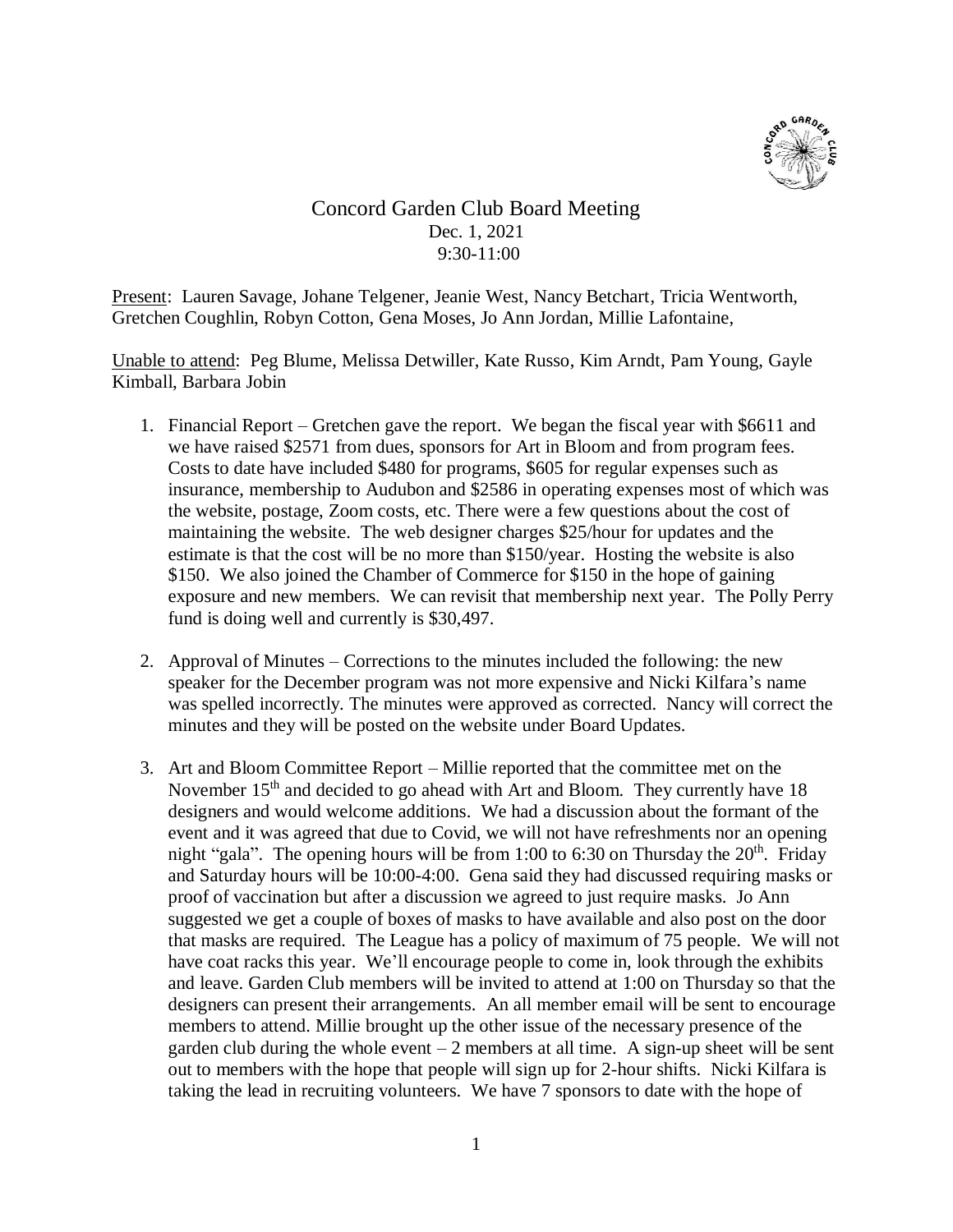several more. To date we have about \$975 from sponsorships. The sponsors will have their logos on the website. We are obligated to give the League \$300. Judith Malloy is going to produce the posters at no cost. There will be no expenses for sound system, coatracks, or wine this year.

- 4. Discussion of Membership Dues Johane began the discussion about increasing the dues. Robyn reported that she believed at least 80% of the respondents said they had no trouble augmenting the dues with extra fees. Over the years 90% of the programs were at no additional costs. Dues are mostly used for programs and operating expenses. Annual donations, e.g., camperships to Spaulding, Audubon, the NOFA (CSA shares for families in need, etc.) have come from fundraising, e.g., sponsorships from Art in Bloom. Robyn brought up the costs of programs. She suggested that it is not that they have increased so dramatically, but if we want to go beyond local people, programs will cost more. JoAnn suggested that any changes be communicated effectively to the membership with the rational for the changes. There was a discussion about how to include members in the discussion re dues and which direction to take the club with regard to programs. Do we want to have nationally known speakers who are a bit more expensive or rely on local experts who may be less expensive or have a blend? The general feeling is that dues should go to programming. There is still the question regarding local programming or more high profile programming. We agreed to have a smaller group with members in addition to board members, meet to discuss raising dues and to what extent we want to support local charities. Lauren suggested the group include a cross-section of members including for example, a long-time member, a newer member, someone in favor or raising dues and someone opposed. Robyn and Lauren will recruit the group to study the issues and make recommendations to the board. Another suggestion was to do a survey of the membership or somehow include the entire membership in the discussion. Jo Ann pointed out that any changes should be communicated effectively to membership especially the rationale. A side discussion included the topic of donations. Lauren pointed out that the Garden club used to do garden design and installation, e.g., plantings at the library and she suggested it would be a good direction for the club to maintain some median installations. Laurie also pointed out that our 100 year anniversary is coming up in 2024 and she would like to see us celebrate with the membership and the community.
- 5. Discussion of Business Memberships While several people thought this was a good idea, the topic was tabled for the present.
- 6. Committee Reports
	- a. Service Committee. Kim sent a report that they met on Nov.  $15<sup>th</sup>$  at the Friendly Kitchen to place holiday decorations; however, the Friendly Kitchen is now closed due to increased cases of Covid so they are not sure when they will resume decorations there. The committee then planted bulbs at the Peace Pole Garden in White's park that were donated by Ashley Hooper's family. She died after a battle with cancer and the family is pleased that the bulbs will be a living memorial to her. The Christmas decoration event for nursing homes is cancelled due to Covid.